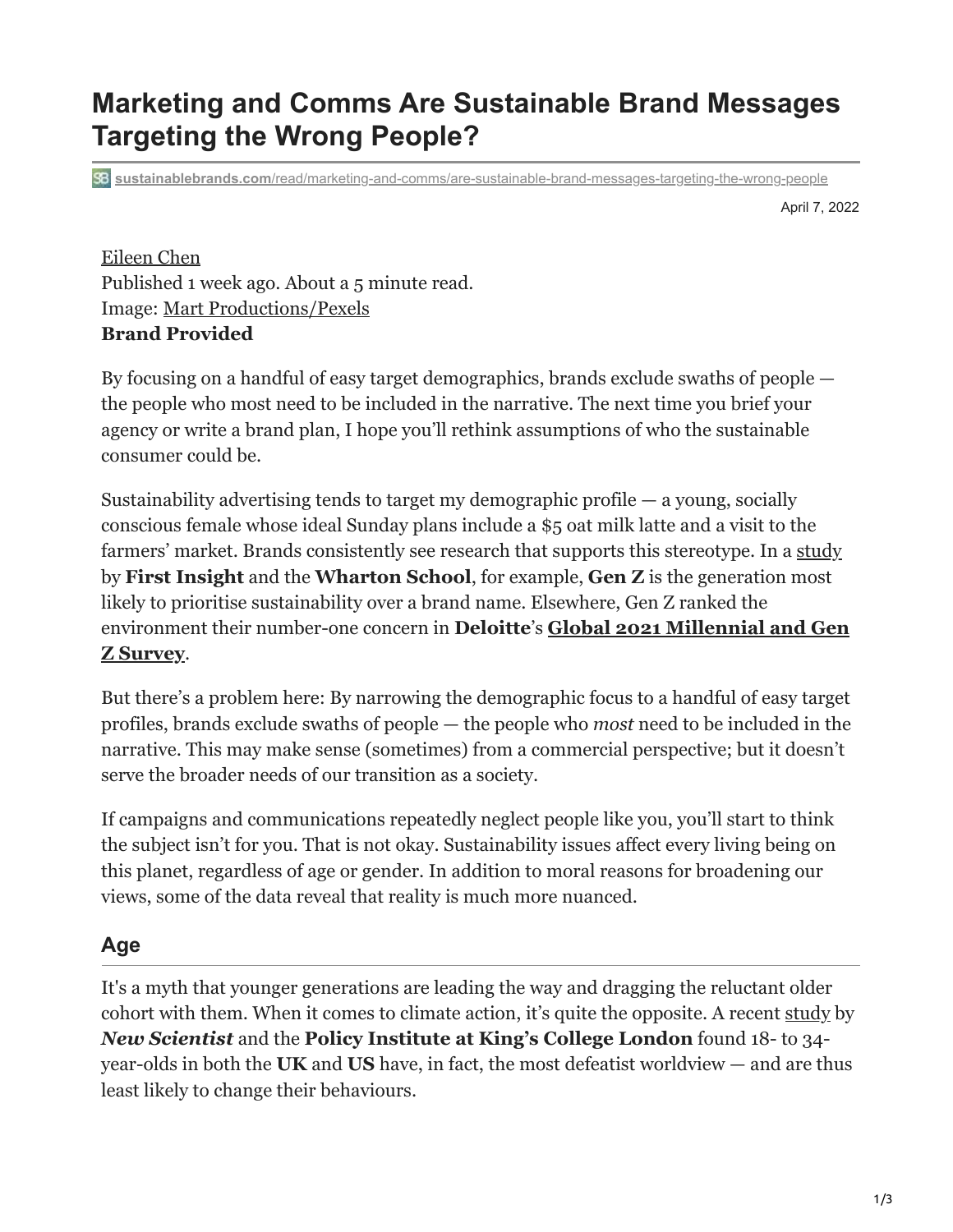The same is true for other environmental behaviors — we see in our work with **[WRAP](https://wrap.org.uk/resources/report/recycling-tracker-report-2021-behaviours-attitudes-and-awareness-around-recycling)** that boomers are best at recycling. In the UK, an [Aviva study](https://www.aviva.co.uk/aviva-edit/in-the-news-articles/generation-woke-over-55s/) found "over-55s are more likely to recycle waste (84 percent), avoid single-use-plastic, and buy only seasonal fruit and vegetables (47 percent) than any other age group."

These better individual behaviours might flow naturally for this group: They spend more time at home; have more disposable income; and, one hopes, have gathered more wisdom by this stage in their lives. Above all, Professor **Bobby Duffy** at King's College London's Policy Institute rightly reminds us that "parents and grandparents care deeply about the legacy they're leaving for their children and grandchildren — not just their house or jewelry, but the state of the planet."

Need more convincing? Don't forget that boomers still hold the purse strings of the [economy. In the US, millennials hold just 5 percent of wealth, while boomers hold a](https://www.businessinsider.com/millennials-versus-boomers-wealth-gap-2020-10?r=US&IR=T) whopping 53 percent. On the other side of the pond, baby boomers in the UK have experienced the [greatest increase in household wealth](https://www.businessinsider.com/millennials-versus-boomers-wealth-gap-2020-10?r=US&IR=T). Compound this with ageism in [advertising and you have a recipe for a massive target group of wealthy, powerful, mot](https://www.thedrum.com/news/2021/12/10/ageism-ads-why-are-brands-still-failing-properly-represent-older-women)ivated and action-oriented citizens who are categorically ignored in the sustainability discourse.

## **Gender**

Many surveys point to an ["eco-gender gap.](https://www.mintel.com/press-centre/social-and-lifestyle/the-eco-gender-gap-71-of-women-try-to-live-more-ethically-compared-to-59-of-men)" But one [global study](https://www.politico.eu/article/women-men-climate-change-survey/) found that more women than men had changed their habits to fight climate change, from [recycling](https://sustainablebrands.com/read/behavior-change/behavior-change-research-shows-how-to-spur-consumer-recycling-reduce-contamination) and buying local to buying less and reducing meat consumption. With women still running most household purchasing decisions, it's an easy win for brands to target women with sustainability messaging.

It doesn't help that the sustainability lexicon feels inherently feminine. "Caring" for the planet, tropes such as "Mother" Earth, and altruistic messages still lie at the heart of most communications. As a result, some men unconsciously shun environmental behaviours as it doesn't jibe with their masculine self-image. In an [experiment](https://www.scientificamerican.com/article/men-resist-green-behavior-as-unmanly/) involving more than 2,000 US and **Chinese** participants, men were more likely to donate to an environmental nonprofit with a more masculine logo than traditional "green" sustainability visuals (which are [problematic in their own right](https://ry.com/request-publication?publication=3703), but that's an article for another day).

By now, you know the drill — the more brands default to targeting women, the more men will feel excluded; and half the population will increasingly distance themselves from what should be a gender-neutral topic. The communication and aesthetics around sustainability need to reflect this inclusive vision.

And to name the elephant in the room: Men also control most of the world's wealth and power. Only [8 percent of Fortune 500 CEOs are women,](https://fortune.com/2021/06/02/female-ceos-fortune-500-2021-women-ceo-list-roz-brewer-walgreens-karen-lynch-cvs-thasunda-brown-duckett-tiaa/) just [5 percent of FTSE 350 CEOs](https://www.gov.uk/government/news/sea-change-in-uk-boardrooms-as-women-make-up-nearly-40-of-ftse-100-top-table-roles), the [wealth of the richest 22 men equals the wealth of all women in](https://www.cnbc.com/2020/01/17/global-wealth-inequality-is-founded-on-sexism-oxfam-international.html) **Africa** — I could go on.